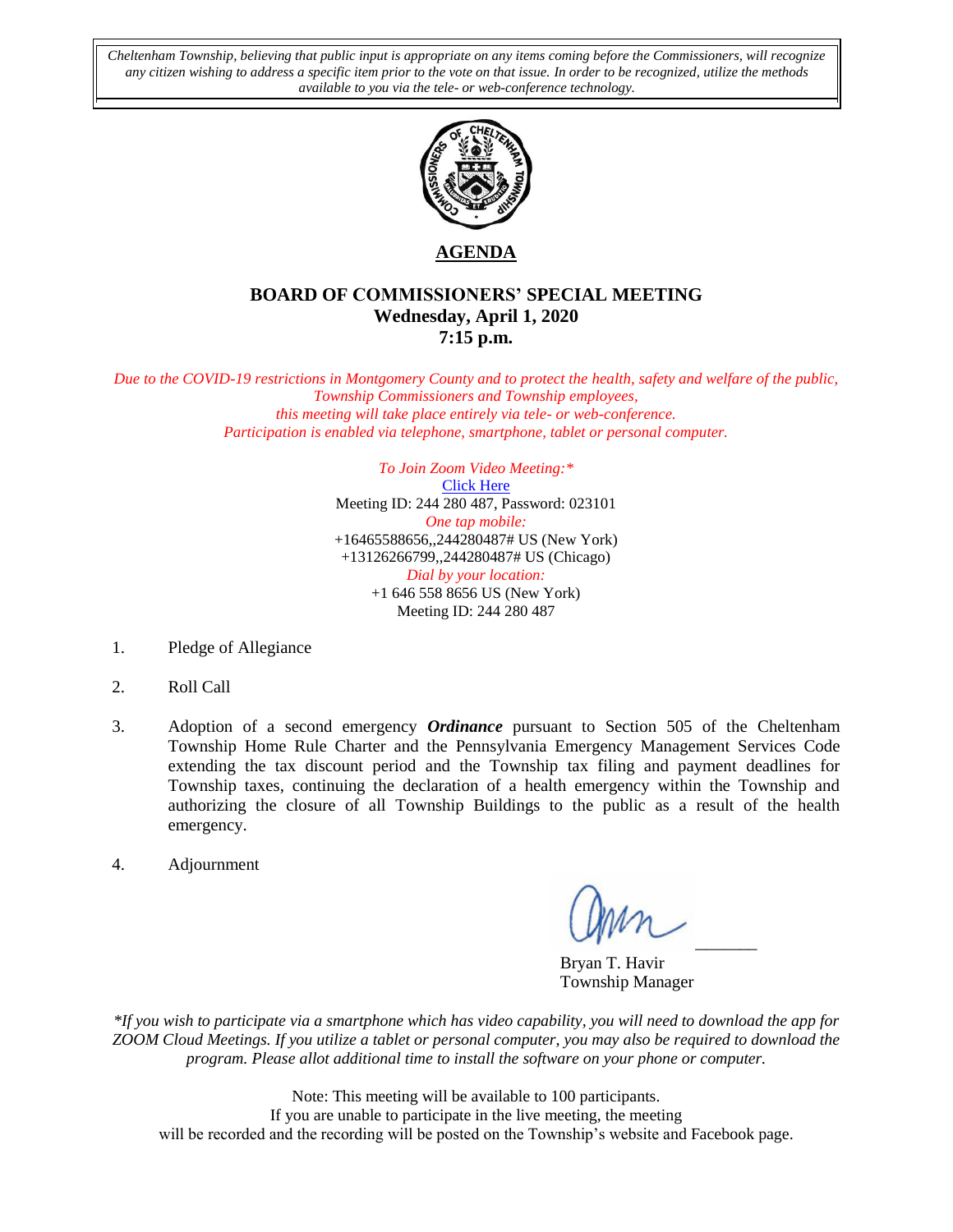### **CHELTENHAM TOWNSHIP MONTGOMERY COUNTY, PENNSYLVANIA**

### **ORDINANCE NO. 24\_\_\_-20**

**SECOND EMERGENCY ORDINANCE OF THE BOARD OF COMMISSIONERS OF CHELTENHAM TOWNSHIP, MONTGOMERY COUNTY, PENNSYLVANIA, PURSUANT TO SECTION 505 OF THE CHELTENHAM TOWNSHIP HOME RULE CHARTER AND THE PENNSYLVANIA EMERGENCY MANAGEMENT SERVICES CODE EXTENDING THE TAX DISCOUNT PERIOD AND THE TOWNSHIP TAX FILING AND PAYMENT DEADLINES FOR TOWNSHIP TAXES, AND AUTHORIZING CLOSURE OF ALL TOWNSHIP BUILDINGS TO THE PUBLIC AS A RESULT OF THE CURRENT HEALTH EMERGENCY** 

**WHEREAS**, a novel coronavirus COVID-19 ("COVID-19") has been declared a worldwide pandemic by the World Health Organization; and

**WHEREAS**, the United States Department of Health and Human Services Secretary has declared that COVID-19 creates a public health emergency;

**WHEREAS,** the United States Centers for Disease Control have declared that the goal for mitigation strategies in communities with local COVID-19 transmission is to slow the transmission of the disease and to protect individuals at increased risk from severe illness including older adults and persons of any age with underlying health conditions and to protect the healthcare and critical infrastructure work forces; and

**WHEREAS,** on March 19, 2020 Pennsylvania Governor Tom Wolf ordered the closure of all non-life sustaining businesses within the Commonwealth to slow the spread of COVID-19, in addition to numerous "stay-at-home" orders in various counties of Pennsylvania, including Montgomery County and the declaration of a disaster throughout the Commonwealth; and

**WHEREAS,** the County of Montgomery has issued an Emergency Health Declaration requesting all employers to employ alternative work models such as working remotely and has stated that "[t]his is an evolving situation;" and

**WHEREAS**, on March 24, 2020 the Montgomery County Commissioners requested all municipalities within the County to extend the "discount period" for the payment of real estate taxes.

**NOW THEREFORE,** the Board of Commissioners of the Township of Cheltenham ("Board") hereby **ORDAINS** and **ENACTS** as follows:

1. Pursuant to Section 505 of the Cheltenham Township Home Rule Charter and the Pennsylvania Emergency Management Service Code, in order to meet a public health emergency, the Board hereby adopts this Second Emergency Ordinance and declares a continuing health emergency within the Township regarding the COVID-19 health emergency as set forth in detail above.